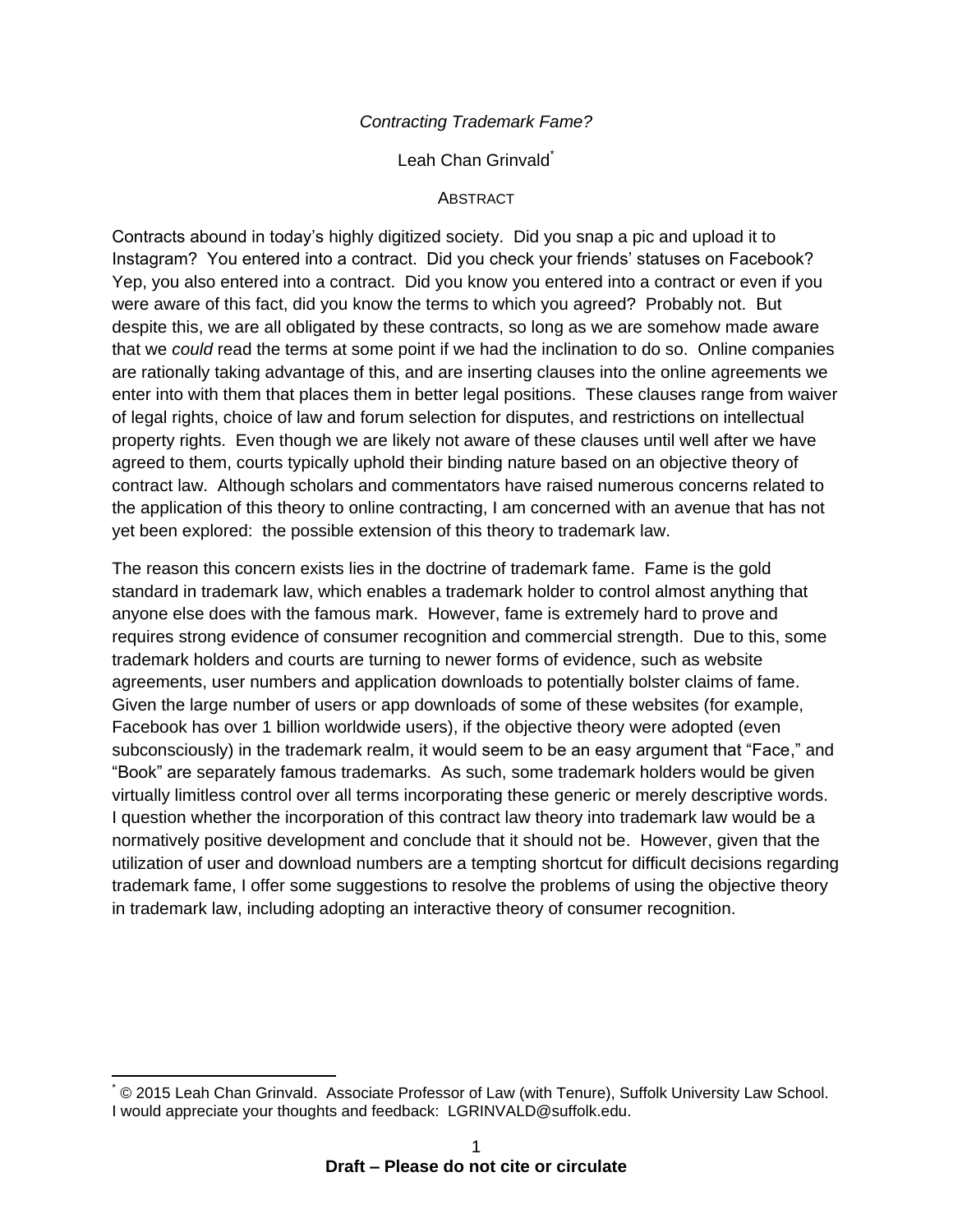## TABLE OF CONTENTS

Introduction

- I. The Objective Theory of Contracting
	- A. Extending the Objective Theory to Online Agreements
	- B. How do trademarks enter into the mix?
- II. Fame & Trademark Law
	- A. On the Importance of Being Famous
		- 1. Fame in Trademark Infringement Cases
		- 2. Fame in Dilution
	- B. On the Difficulty of Proving Fame

# III. Contracting TM Fame?

A. Recent Developments

B. Normative problems with Importing the Objective Theory of Contracting into Trademark law

- 1. Theoretical disconnect
- 2. Lowering burden of proof for fame
- IV. Some solutions: Interactive Theory of Consumer Recognition

**Conclusion** 

 $\overline{\phantom{a}}$ 

## **INTRODUCTION**

In today's society, we are clicking, tapping, swiping and browsing on the Internet almost every minute of the day.<sup>2</sup> We chuckle at a stranger's funny cat video upload, buy or rent the books we need to study with for the semester, virtually check-in with our friends, and browse reviews on where we should spend our next spring break. Throughout all of this activity, we are entering into contracts with the online company providing us with the chuckle or sending us our

<sup>2</sup> *See* Statista, Average Daily Media Use in the U.S. 2014,

<http://www.statista.com/statistics/270781/average-daily-media-use-in-the-us/> (last visited July 24, 2015) (finding that the average American spends 163 minutes per day on a tablet, 159 minutes per day online on a desktop computer, and 134 minutes per day on a smartphone (nonvoice)).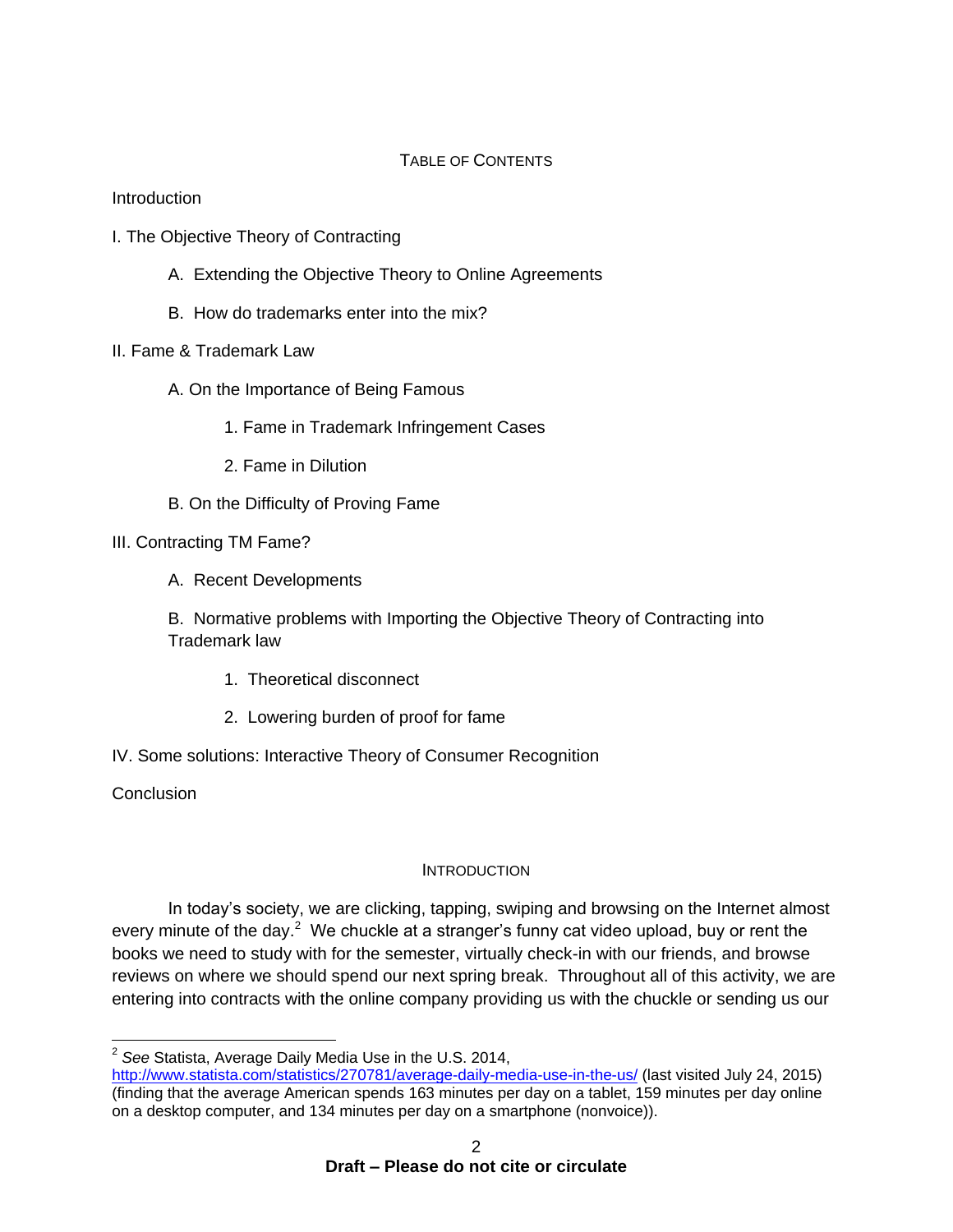books.<sup>3</sup> But a meager 0.65 percent of us are actually reading the terms of these agreements we have entered into.<sup>4</sup> Despite this fact, courts routinely uphold these contracts as enforceable,<sup>5</sup> even though we have agreed to waive legal rights,  $^6$  taken on onerous obligations,  $^7$  or agreed to acknowledge questionable intellectual property rights.<sup>8</sup> The theory on which courts base their decisions is the staple of every first year law students' contract law curriculum: the objective theory of contract law, or the "duty to read."<sup>9</sup>

Although numerous scholars and commentators have criticized the extension of the objective theory of contracts to online contracting,<sup>10</sup> I am concerned with a further extension of this theory to intellectual property law. In particular, some recent developments in online

<https://www.youtube.com/t/terms> (last visited July 24, 2015) ("By using or visiting the YouTube website or any YouTube products, software, data feeds, and services provided to you on, from, or through the YouTube website (collectively the "Service") you signify your agreement to (1) these terms and conditions (the "Terms of Service")…); Conditions of Use, AMAZON.COM, (June 22, 2015),

<sup>4</sup> Yannis Bakos, Florencia Marotta-Wurgler & David R. Trossen, *Does Anyone Read the Fine Print? Consumer Attention to Standard-Form Contracts*, 43 J. LEGAL STUD. 1, 22 (2014)(tracking online behavior of 48,154 monthly visitors to 90 different online software companies and finding that approximately 6 out of every 1,000 visitors reads a fraction of the online agreement for the website).

<sup>5</sup> *See* Cheryl B. Preston & Eli W. McCann, *Unwrapping Shrinkwraps, Clickwraps, and Browsewraps: How the Law Went Wrong from Horse Traders to the Law of the Horse*, 26 BYU J. PUB. L. 1, 30

(2011)("[C]ourts willing to invalidate any clickwrap are rare."); Nathan J. Davis, *Presumed Assent: The Judicial Acceptance of Clickwrap*, 22 BERKELEY TECH. L.J. 577, 579 (2007)("the courts have unanimously found that clicking is a valid way to manifest assent since the first clickwrap agreement was litigated in 1998.").

<sup>6</sup> Amazon TOU, *supra* note 2 (waiver of dispute resolution through trial by jury; requiring all disputes to be resolved through binding arbitration).

 $7$  Yahoo! Terms of Service, Yahoo! (March 16, 2012),

https://policies.yahoo.com/us/en/yahoo/terms/utos/index.htm ("You agree to indemnify and hold Yahoo and its subsidiaries, affiliates, officers, agents, employees, partners and licensors harmless from any claim or demand, including reasonable attorneys' fees, made by any third party due to or arising out of Content you submit, post, transmit, modify or otherwise make available through the Yahoo Services, your use of the Yahoo Services, your connection to the Yahoo Services, your violation of the TOS, or your violation of any rights of another.).

<sup>8</sup> *See, e.g*., Amazon TOS, *supra* note 2 (users agreeing to not use Amazon's trademarks or trade dress that disparages or discredits Amazon, even though the use of trademarks in this manner may be protected under federal law).

NANCY S. KIM, WRAP CONTRACTS 7 (2014) ("The courts apply an objective standard to the contract dealings, meaning that they will assume that the parties were reasonable people and believed and acted the way reasonable people believe and act."). *See generally* Charles L. Knapp, *Is there a Duty to Read?*, *in* REVISITING THE CONTRACTS SCHOLARSHIP OF STEWART MACAULAY: ON THE EMPIRICAL AND THE LYRICAL 315 (Jean Braucher et al. eds., 2013).

<sup>10</sup> See Nancy S. Kim, *Situational Duress and the Aberrance of Electronic Contracts*, 89 CHI-KENT L. REV. 265, 275 (2014)("The development of an aberrant doctrine contributed to further aberrance in both the form and the content of electronic agreements."); Knapp, *supra* note 8, at 330 ("To speak of this arrangement [online agreements that contain unilateral modification clauses] in terms of traditional [duty to read] principles strains that principle to the breaking point."); Preston & McCann, *supra* note 4, at 30 ("unknowing 'consent' should not be acceptance of a TOS either."). *See generally* James Gibson, Vertical Boilerplate, 70 WASH. & LEE L. REV. 161 (2013)(attacking the use of boilerplate agreements and the objective theory of contracts based on market failure).

 $\overline{\phantom{a}}$ <sup>3</sup> See YouTube, Terms of Service, Community Guidelines (dated June 9, 2010),

<http://www.amazon.com/gp/help/customer/display.html?nodeId=508088> (last visited July 24, 2015) ("By using Amazon Services, you agree to these conditions. Please read them carefully.") [hereinafter Amazon TOU].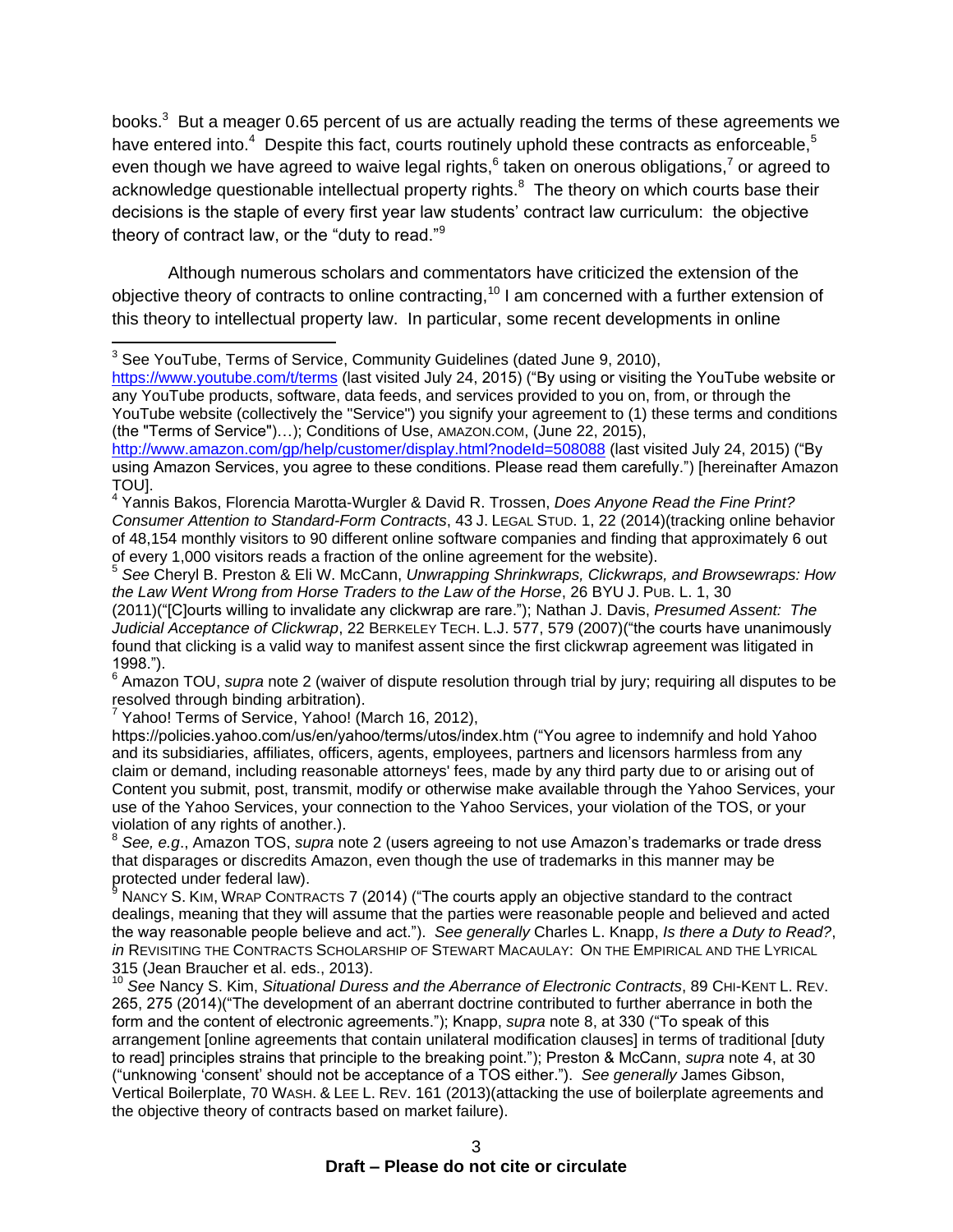contracting and in trademark litigation lead to the potential of extending the objective theory of contract law to trademark law. For example, some online companies are inserting trademark acknowledgment clauses in their online agreements, and others are utilizing their user numbers and application downloads, all in order to potentially prove the strength or fame of their trademarks.<sup>11</sup> "Strong" or "famous" trademark status enhances the ability of the trademark holder to broadly control all third party uses of its trademark, including in reviews, criticism, parody, and even in online searching.<sup>12</sup> In short, fame has become the gold standard in trademark law to which many large multinational brands aspire<sup>13</sup> and the temptation to extend contract legal theory to this area is very real. If courts applied the objective theory of contracting to these online agreements and utilized the sheer numbers of users or app downloads as evidence for strength or famousness, the burden on companies to prove strength or fame of a mark becomes a slam dunk for some large companies.<sup>14</sup>

<sup>11</sup> See, e.g, User Agreement, LinkedIn, (Oct. 23, 2014),<https://www.linkedin.com/legal/user-agreement> (last visited July 24, 2015) ("LinkedIn reserves all of its intellectual property rights in the Services. For example, LinkedIn, SlideShare, LinkedIn (stylized), the SlideShare and "in" logos and other LinkedIn trademarks, service marks, graphics, and logos used in connection with LinkedIn are trademarks or registered trademarks of LinkedIn.") [hereinafter LinkedIn TOU]; Statement of Rights and Responsibilities, Facebook, (Nov. 15, 2013), (on file with author) ("You will not use our copyrights or trademarks (including Facebook, the Facebook and F Logos, FB, Face, Poke, Book … marks, except as expressly permitted by our Brand Usage Guidelines or with our prior written permission.") [hereinafter Facebook 2013 TOU]. <sup>12</sup> *See* James Burrough, Ltd. v. Sign of Beefeater, Inc., 540 F.2d 266, 276 (7th Cir. 1976) ("What is intended by references to 'strong' and 'weak' marks is the effect of such marks upon the mind of the consuming public. A mark that is strong because of its fame or uniqueness, is more likely to be remembered and more likely to be associated in the public mind with a greater breadth of products and services than is a mark that is weak because relatively unknown or very like similar marks or very like the name of the product."). *See also* Timothy Denny Greene & Jeff Wilkerson, *Understanding Trademark Strength*, 16 STAN. TECH. L. REV. 535, 544 (2013)("the stronger a mark, the wider its scope of protection and thus the more third-party uses it can block from the stream of commerce."); Leah Chan Grinvald, *A Tale of Two Theories of Well-Known Marks*, 13 VAND. J. ENT. TECH. L. 1, 16 (2010)("if a trademark has acquired an increased level of consumer recognition, the breadth of the owner's rights expands.").

 $\overline{\phantom{a}}$ 

<sup>13</sup> *See, e.g*., Benny Evangelista, *Monster Fiercely Protects Its Name: Cable Products Company Sues Those Who Use M-Word*, S.F. CHRON., Nov. 8, 2004, http://www.sfgate.com/cgibin/article.cgi?f=/c/a/2004/11/08/BUG1J9N3C61.DTL (describing Monster Cable's attempts at policing its trademark in order to strengthen its legal rights).

 $14$  To be clear, I am not arguing against the use by these entities of monthly active users to prove fame. In fact, the number of monthly active users is a good proxy for consumer recognition – but only for those trademarks that are actually used on the website. *See infra* Part IV. For example, Facebook has included in prior online agreements a number of different trademarks that it does not use on its website, such as "Face" and "Book." See Facebook 2013 TOU, *supra* note 10. It has also argued in opposition proceedings at the U.S. Patent and Trademark Office that it has famous trademarks not only for those marks it uses on the website, such as Facebook, but also for other marks it does not individually use on the website, such as "Face" or "Fbook." *See* Notice of Opposition, Facebook v. Facewerk, TTAB, Dec. 21, 2012, available at<http://ttabvue.uspto.gov/ttabvue/v?pno=91208601&pty=OPP&eno=1> (claiming fame for "Face"); Notice of Opposition, Facebook v. Teachbook, TTAB, Mar. 15, 2010, *available at* <http://ttabvue.uspto.gov/ttabvue/v?pno=91194136&pty=OPP&eno=1> (claiming fame for "Fbook"). The "Facewerk" opposition was merited, but not because "Face" was a famous trademark. The applicant for "facewerk" was attempting to register a stylized version of "facewerk" using the same font and colors as "facebook." *Compare* Serial No. 85588351, Application for "facewerk" *with* Registered Trademark No. 4396483, registration for "facebook."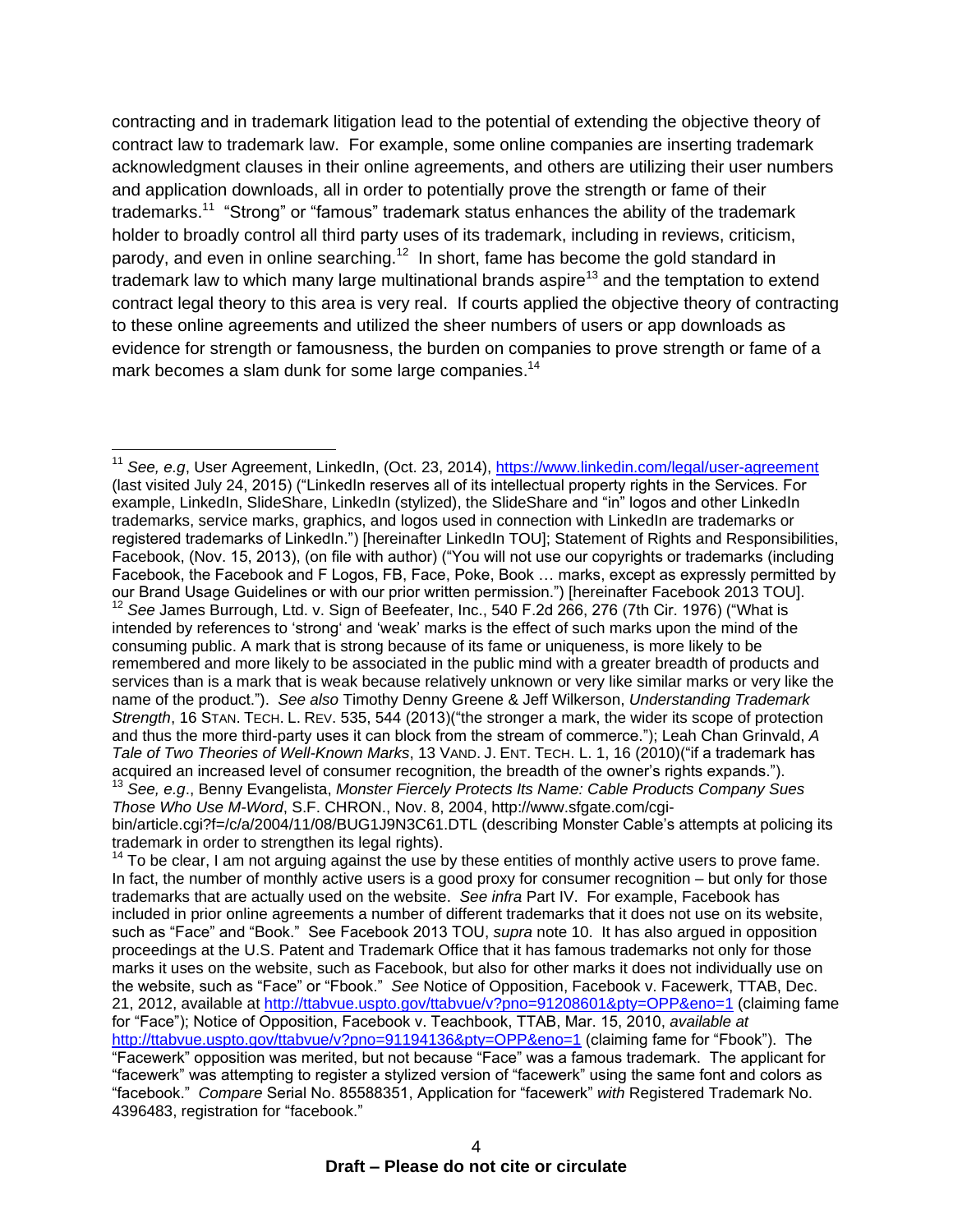While there might be an efficiency argument to be made about this type of evidence, the potential importation of the objective theory of online contracting into trademark law deserves more attention for at least two reasons. The first reason is a theoretical disconnect between contract law and trademark law. The objective theory of online contracting is premised on an efficiency and notice rationale: online contracts are an efficient mechanism with which to conduct business.<sup>15</sup> If reasonable notice is given, the user has a duty to read under traditional contract law doctrine, and will be presumed to have assented to the contract if they continue with use of the website (even if they have never laid eyes on the online agreement).<sup>16</sup> On the other hand, the goal of trademark law (either for trademark infringement or dilution cases) is to recreate the reality of consumer perception.<sup>17</sup> Courts purport to assess the actual reality of strength or fame, albeit through various proxies such as evidence of marketing and sales efforts.<sup>18</sup> Presuming consumer recognition of trademarks through an implied assent to online agreements would substitute consumer reality with a completely fictitious one. This disconnect between the two theories cautions against importing the objective theory of contract law into trademark law.

The second reason that importing contract's objective theory into trademark law would be detrimental to trademark doctrine is that it would significantly lower the burden of proof some trademark holders would have in proving the strength or fame of their trademarks. While this would not be problematic for truly famous marks, entities such as Amazon.com, Facebook, and LinkedIn are including (or have included) in their online agreements the requirement to recognize descriptive or generic terms, such as "A to Z," "Book," or "in".<sup>19</sup> If these descriptive (or potentially generic) terms were given "strong" or "famous" trademark status, the ability by some large multinational corporations to monopolize the English language would be limitless. For example, if "Book" was given a famous trademark status, Facebook would be able to monopolize (and indeed they are attempting to do so) the online use of the term "Book," even if the use is in a descriptive or generic fashion. $^{20}$ 

Both of these concerns have implications that reach far beyond trademark law. My concern with importing theories from one field to another is a broad-based one, as it is often

 $\overline{a}$ 

<sup>15</sup> KIM, *supra* note 8, at 26.

<sup>16</sup> *See* Register.com, Inc. v. Verio, Inc., 356 F.3d 393, 402 (2d Cir. 2004) (holding that Verio's continued use of Register's website put Verio on notice of Register's online agreement and therefore entered into an enforceable contract, even though Verio argued it had never read the terms).

<sup>17</sup> *See* Barton Beebe, *An Empirical Study of the Multifactor Tests for Trademark Infringement*, 94 CAL. L. REV. 1581, 1645 (2006)("The [multifactor likelihood of confusion] test itself is essentially a substitute for empirical work. Ideally, a court would determine the likelihood of consumer confusion by taking testimony from every consumer who has been or will be exposed to the plaintiff's and defendant's marks.");

 $^{18}$  J. Thomas McCarthy, McCarthy on Trademarks and Unfair Competition §§11:83; 15:30  $(4^{\text{th}}$ ed.)(citing factors). *See also* Graeme W. Austin, *Trademarks and the Unburdened Imagination*, 69 BROOK. L. REV. 827, 831–32 (2003–2004) ("One of the unusual things about trademark infringement cases is that liability most often depends on the state of mind of none of the parties to the litigation. As a result, trademark law must always apprehend the consumer worldview at a distance.").

<sup>19</sup> LinkedIn TOU, *supra* note 10; Facebook 2013 TOU, *supra* note 10; Amazon TOU, *supra* note 2 (follow link under "Trademarks").

<sup>20</sup> *See* Facebook, Inc. v. Teachbook.com, LLC, 819 F.Supp.2d 764, 776-777 (N.D.Ill. Sept. 26, 2011)(reciting Teachbook's argument).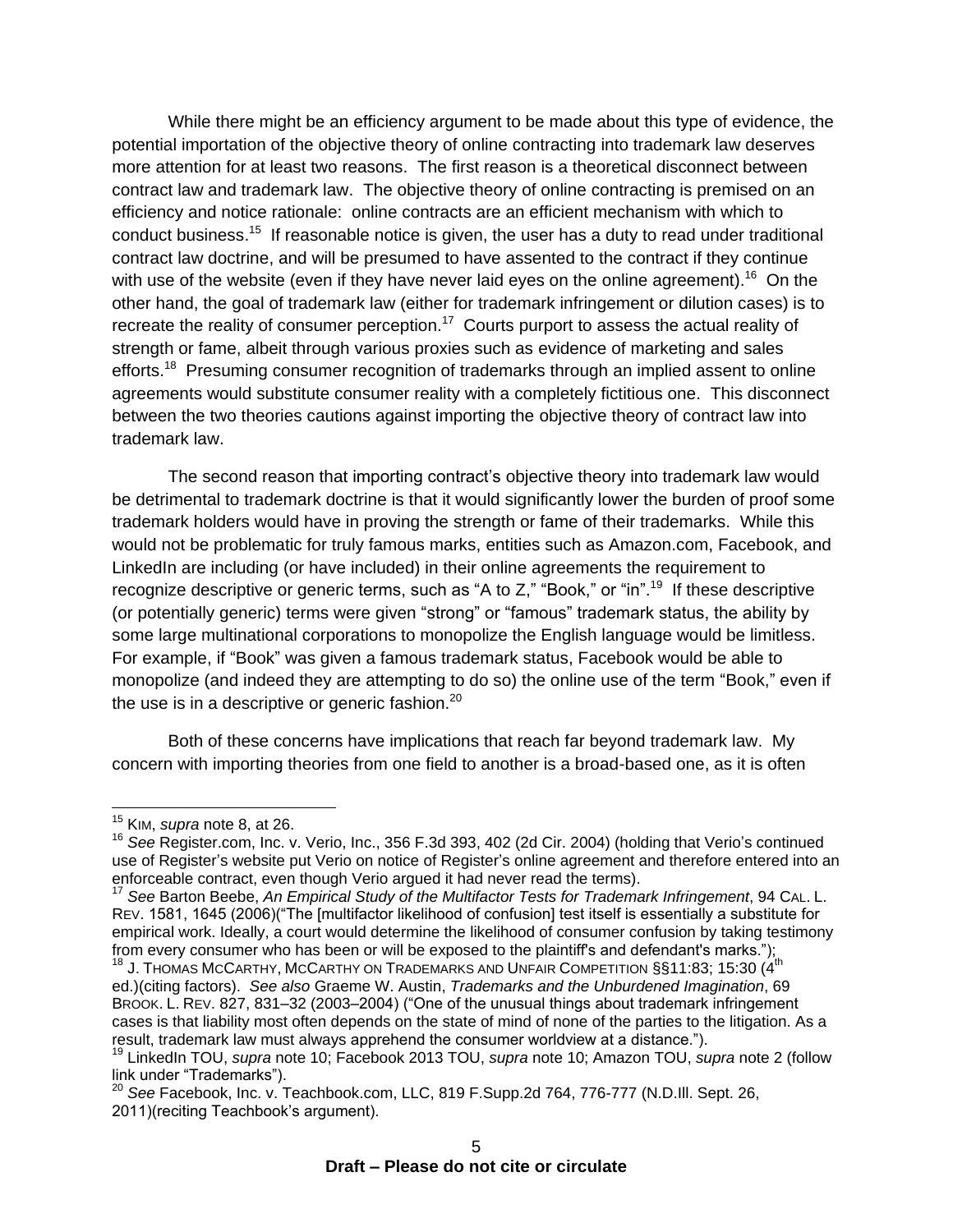tempting to import legal theories from one legal field into another. What appears to work in one field may seem like a panacea in another field. I argue that we should strive to prevent this from happening at an unconscious level, and instead, more fully examine and debate whether importation is fully justified. This discussion should focus on a number of factors, including the theoretical "connect" between fields. Further, my concern of monopolizing regular words has broad consequences for not just freedom of speech, but also international business competition. If large entities are able to propertize generic and descriptive words, other businesses, including competitors of those large entities, will be less competitive.<sup>21</sup> In fact, the anti-competitive nature of granting trademark protection to generic and descriptive marks has been the traditional justification for not granting protection at all to generic marks, and requiring proof of secondary meaning for descriptive ones.<sup>22</sup> Lowering the hefty burden for proof of strength or fame would eviscerate this foundational principle of trademark and unfair competition law.<sup>23</sup> Finally, lowering the burden of proof for fame would allow some large multinational entities to bypass the international registration system, which assists in fostering international trade and competition.<sup>24</sup>

The remainder of this article will proceed in four parts. In the first Part, I will provide a brief background of the objective theory of contract law and its application to online agreements. In addition I will discuss how online agreements and trademarks intersect through the use by a number of large multinational entities of trademark acknowledgment clauses in their online agreements with their users. I then turn in Part II to trademark law and chart out the various benefits to having a strong or famous trademark, as well as the evidentiary problems in proving such. After laying this foundation, I will examine the normative question of whether we should allow the importation of the objective theory from contract law into trademark law. As outlined above, I will make a case against such importation, based on two normative grounds. The first is that a disconnect between the two theories would dislodge the current approach in attempting to find consumer recognition in trademark law. Applying the objective theory to consumer recognition of trademarks would divorce such recognition from reality, as the objective theory presumes recognition of contract terms, and is not based in actual reality. The second is that this importation would undermine the traditional anti-competitive goals of requiring a heavy of burden of proof on those trademark holders seeking strong or famous trademark status. By lowering the standards for proving strength or fame, large entities would be able to monopolize

 $\overline{a}$ 

<sup>21</sup> Lisa Ramsey, *Descriptive Trademarks and the First Amendment*, 70 TENN. L. REV. 1095, 1098-9 (2003)("A single business should not have a monopoly on the use of common words that consumers use to refer generally to a product. A business with an exclusive right to use a generic term as a mark has an unfair advantage if competitors cannot use the same term to communicate regarding their own products.")(footnotes omitted); MCCARTHY, *supra* note 17, at §24:104 ("If every trademark could invoke the antidilution remedy and stop uses of all similar marks in every market and every line of trade, this would upset the traditional balance of fair versus free competition that in inherent in trademark law.")

<sup>22</sup> *See* Abercrombie & Fitch Co. v. Hunting World, Inc., 537 F.2d 4, 10 (2d Cir. 1976)("any claim to an exclusive right [to a generic mark] must be denied since this in effect would confer a monopoly not only of the mark but of the product by rendering a competitor unable effectively to name what it was endeavoring to sell."). *See also* Ramsey, *supra* note 20, at 1098-9.

 $^{23}$  Mattel, Inc. v. MCA Records, Inc., 296 F.3d 894, 904-05 (9th Cir. 2002) ("A dilution injunction, by contrast to a trademark injunction, will generally sweep across broad vistas of the economy."). <sup>24</sup> *See* Grinvald, *supra* note 10, at 11.